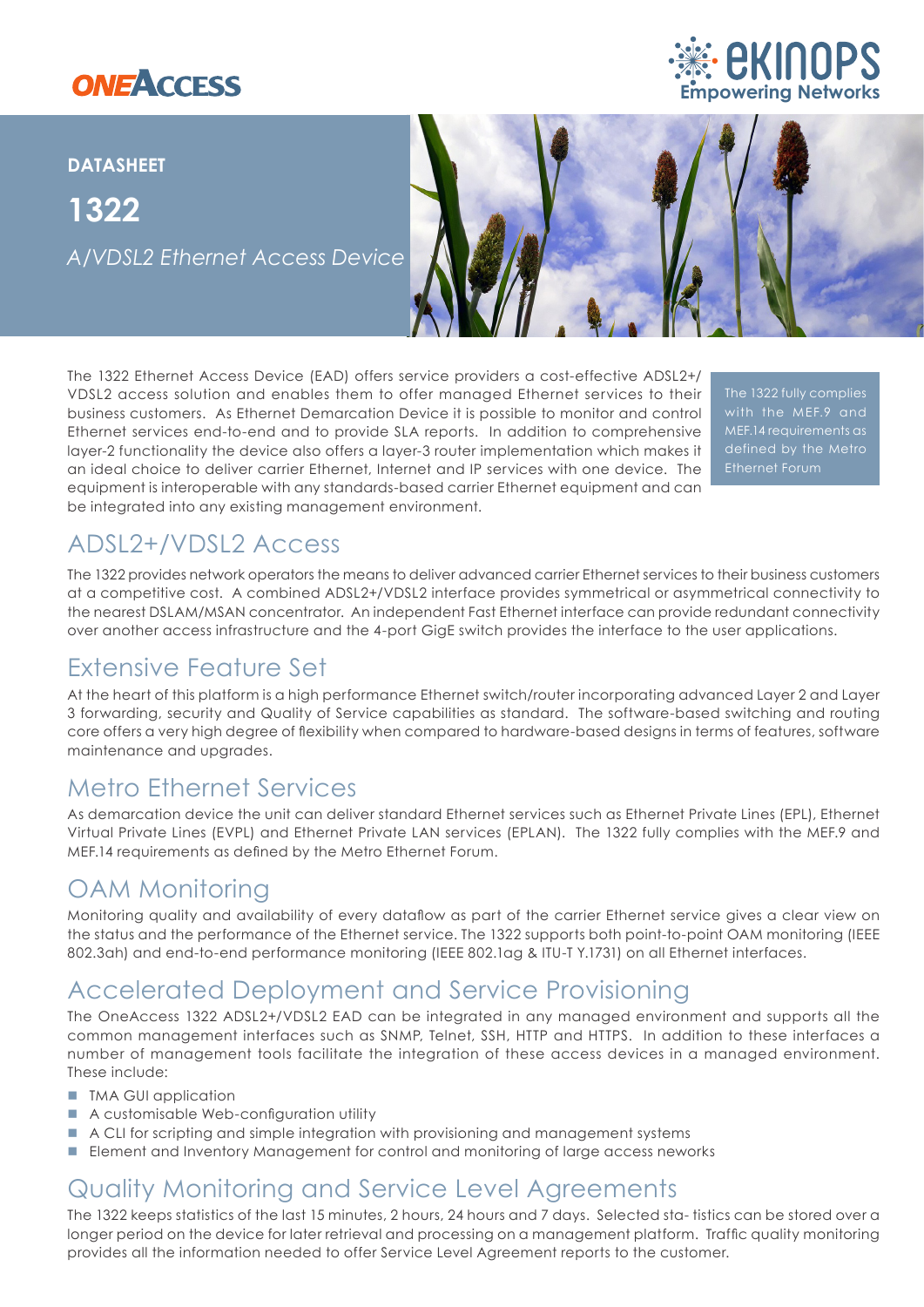# **ONEACCESS**

### **1322 DATASHEET**

# **Technical Specifications**





#### Basic Hardware

- Single pair ADSL/ADSL2/ADSL2+/VDSL2
- 1 console port V.24/V.28 with RJ-45 connector
- 10/100 Base-T Copper Ethernet interface
- $\blacksquare$  4 port GigE switch

#### A/VDSL2 Interfaces

- vDSL2 G993.2 annex a and b
- **n** Profiles 8, 12, 17 and 30
- ADSL G992.1, G992.3, G992.4, G992.5 annex A/M and B/J
- RJ11 connector

### Copper Ethernet Interfaces

- $\blacksquare$  4 port switch 10/100/1000BASE-T
- Half/full duplex with auto-sense, automatic cross-over
- Link status and activity LEDs

### Optional Interface

 $\blacksquare$  USB 2.0

#### Layer-2 Functionality

- **n** IEEE 802.1D Transparent Bridging
- 10K MAC addresses per bridge group
- **EXECUTE: IEEE 802.1D Spanning Tree Bridging**
- **EXECUTE: IEEE 802.1W Rapid Spanning Tree Bridging**
- IEEE 802.1S Multiple Spanning Tree Bridging
- IEEE 802.1Q VLAN Tagging
- IEEE 802.1p QOS on Ethernet Level
- Basic and extended MAC filtering
- $\blacksquare$  Ethertype translation
- **N** VLAN Switching
- n Port-based VLANs
- IEEE 802.1ad Provider Bridges and QinQ

#### Operations and Maintenance (OAM)

- OAM IEEE 802.3 chapter 57 (for EFM operation)
- n OAM IEEE 802.1 ag & ITU-T Y.1731
- Built-in traffic generator and analyser (RFC2544)
- **n** Loopbacks on ports and virtual interfaces

# $c \in$ **TIFT**

### IP Functionality

- **NAT/PAT**
- DHCP client/relay/server
- DNS server/relay
- $\Box$  IGMPv1, v2
- Stateful Inspection Firewall
- Basic and Extended IP filtering
- $\n **D**<sub>M7</sub>\n$
- $A \mid G$

#### IP Routing

- $\blacksquare$  Static routing
- **n** Policy based routing

#### Virtual Private Networks

- $\blacksquare$  GRE tunnelling
- **L2TP** tunnelling
- Tunneling of Ethernet traffic over IP with GRE or L2TP tunnels
- **n** IPSec (tunnel and transport mode)
- GRE or L2TP transport mode
- **No. IKE and Manual Key Management**
- AH and ESP Protocol
- DES, 3DES and AES encryption
- SHA-1 and MD5 Authentication

### Quality of Service (QoS)

- Traffic Classification and Policing (inbound/outbound)
- Layer 2 classification based on MAC addresses/ranges, 802.1p, 802.1q, IP-TOS/DSCP, Ethertype (Protocol) and physical port
- **n** Priority Queuing Layer 2 (8 levels, programmable)
- Layer 3 classification based on IP addresses/ranges, IP-TOS/DSCP, Protocol
- Priority Queuing Layer 2 (8 levels, programmable)
- **RED, WRED**
- Traffic Shaping CIR/EIR
- $\blacksquare$  Hierarchical queuing and shaping
- Queuing mechanisms: SP, RR, WFQ, LDWFQ

#### Performance and Scalability

- Routing and bridging performance: 300 kpps
- Number of IPSEC, L2TP or GRE tunnels: 25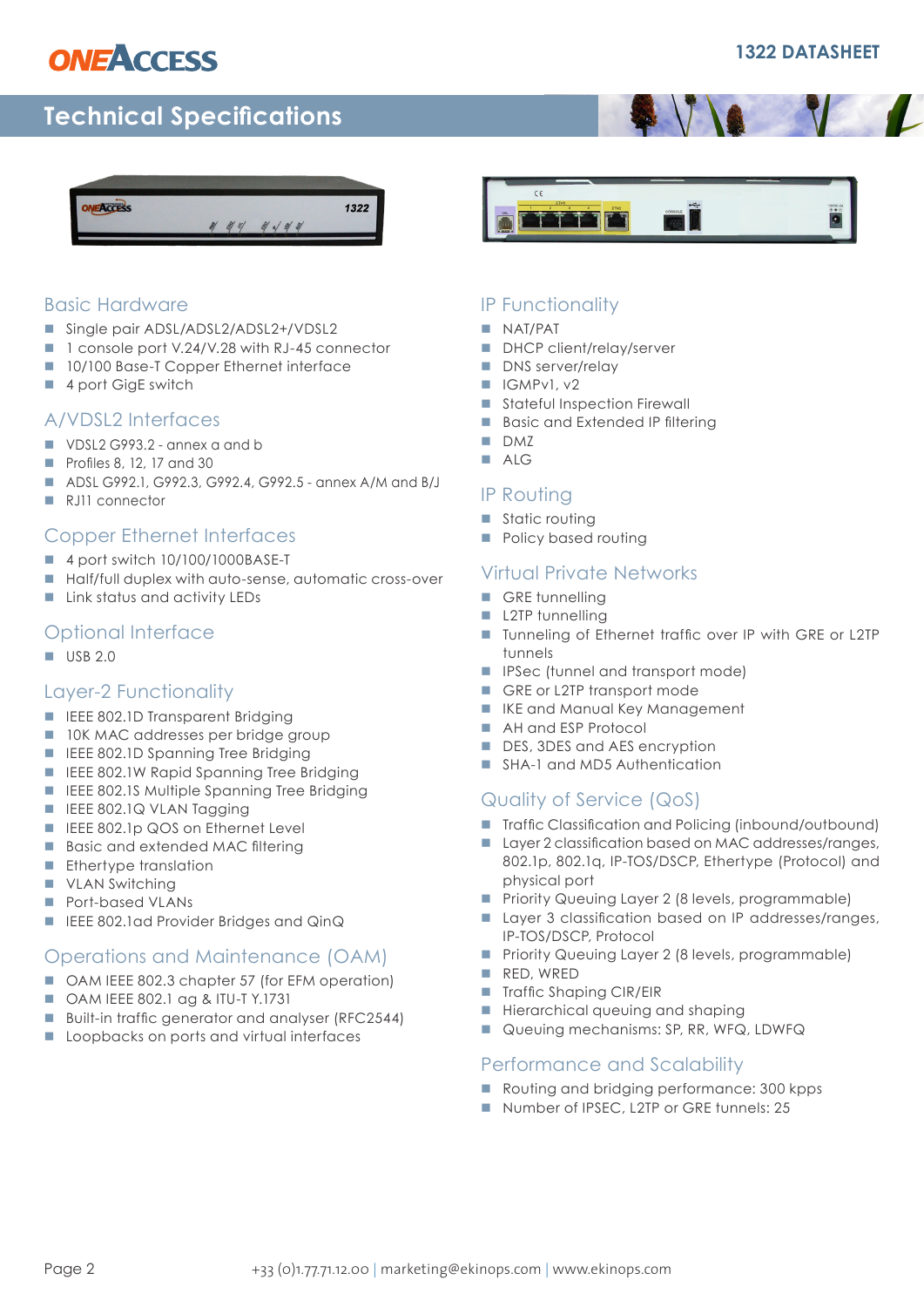# **ONEACCESS**

#### **1322 DATASHEET**

### **Technical Specifications**



### Maintenance and Management Support

- Console port, CLI, Telnet, SSH
- Multilevel password protection, Radius/TACACS+ AAA
- **HTTP, HTTPS, customised Web Interface**
- **FTP/TFTP upload/download configuration/firmware**
- SNMPv1, v2, v3, MIB II, proprietary MIB
- Statistics 5min, 15min, 2h, 24h, 7 days
- **n** IP traffic monitoring: roundtrip delay, jitter, loss
- Syslog, SNTP
- DHCP/BOOTP for automated provisioning
- PC-based maintenance tool
- **Element management application**
- **n** Inventory management application

#### Dimensions

- Desktop, plastic housing, wall mountable
- $W \times H \times D$ : 273 x 57 x 150 mm; Weight: max 0.65 kg

#### Power Supply

- External adapter  $12V 2A$
- Power consumption: <14 W